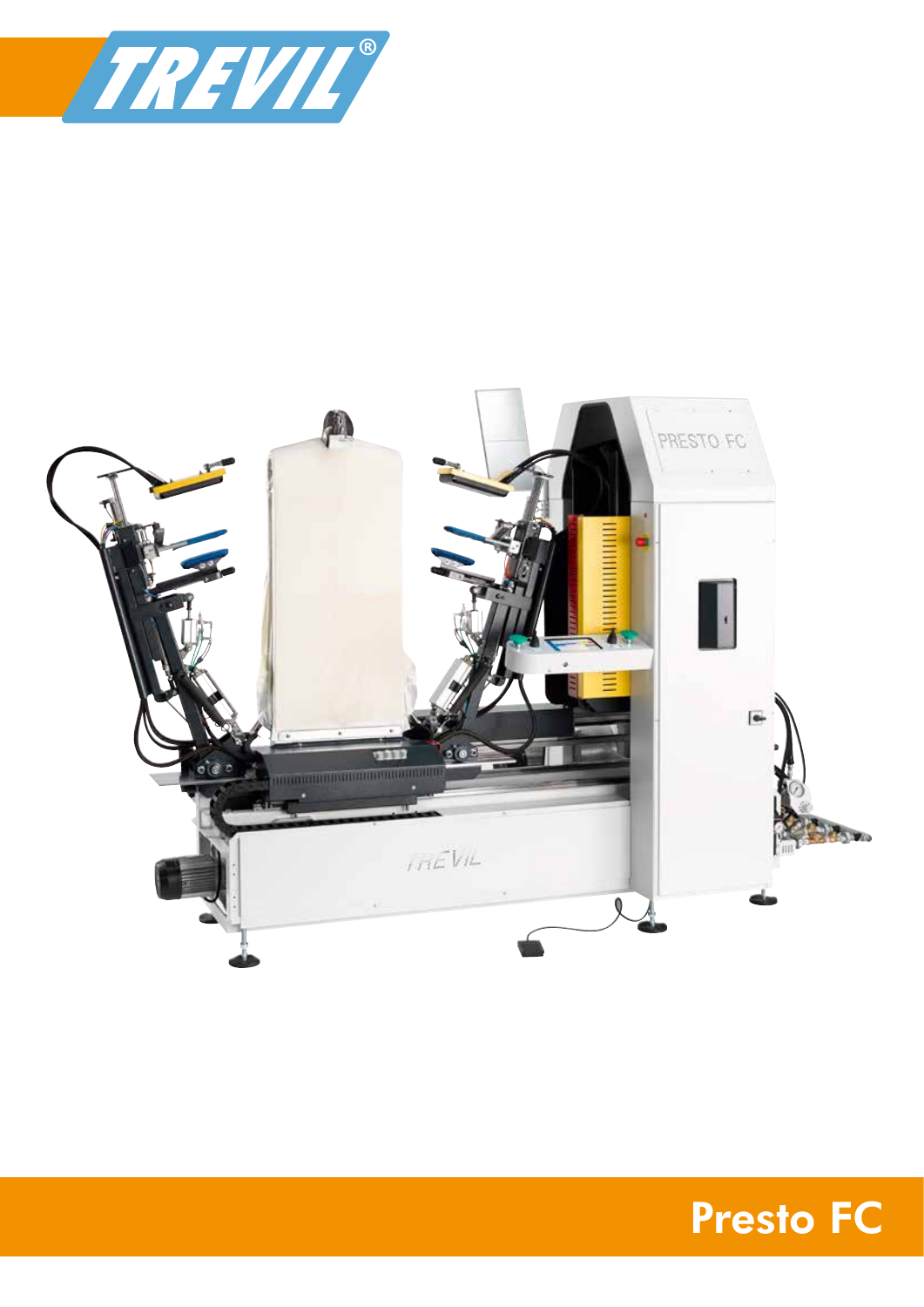## Presto FC



Sleeve clamps are designed for fast setup and quality finishing of both long and short sleeves. Cuff plackets presses are covered with anti-shine material. The operator can adjust both the height of the cuff clamps and their tilt, for perfect alignment of the sleeve.

Le pinze tendimanica sono progettate per una vestizione rapida e una stiratura di qualità, sia delle maniche corte che lunghe. Le presse per i fessini sono rivestite di materiale antilucido. L'operatore può regolare sia l'altezza che l'inclinazione dei tendimanica, così da ottenere un perfetto allineamento della manica.



The top hood removes the heat from the work environment. The cabinet is very slim: the machine can be

moved through a 90 cm wide door frame.

La cappa superiore rimuove il calore dall'ambiente di lavoro.

La struttura della macchina è studiata per poter poter passare attraverso una porta larga 90 cm.

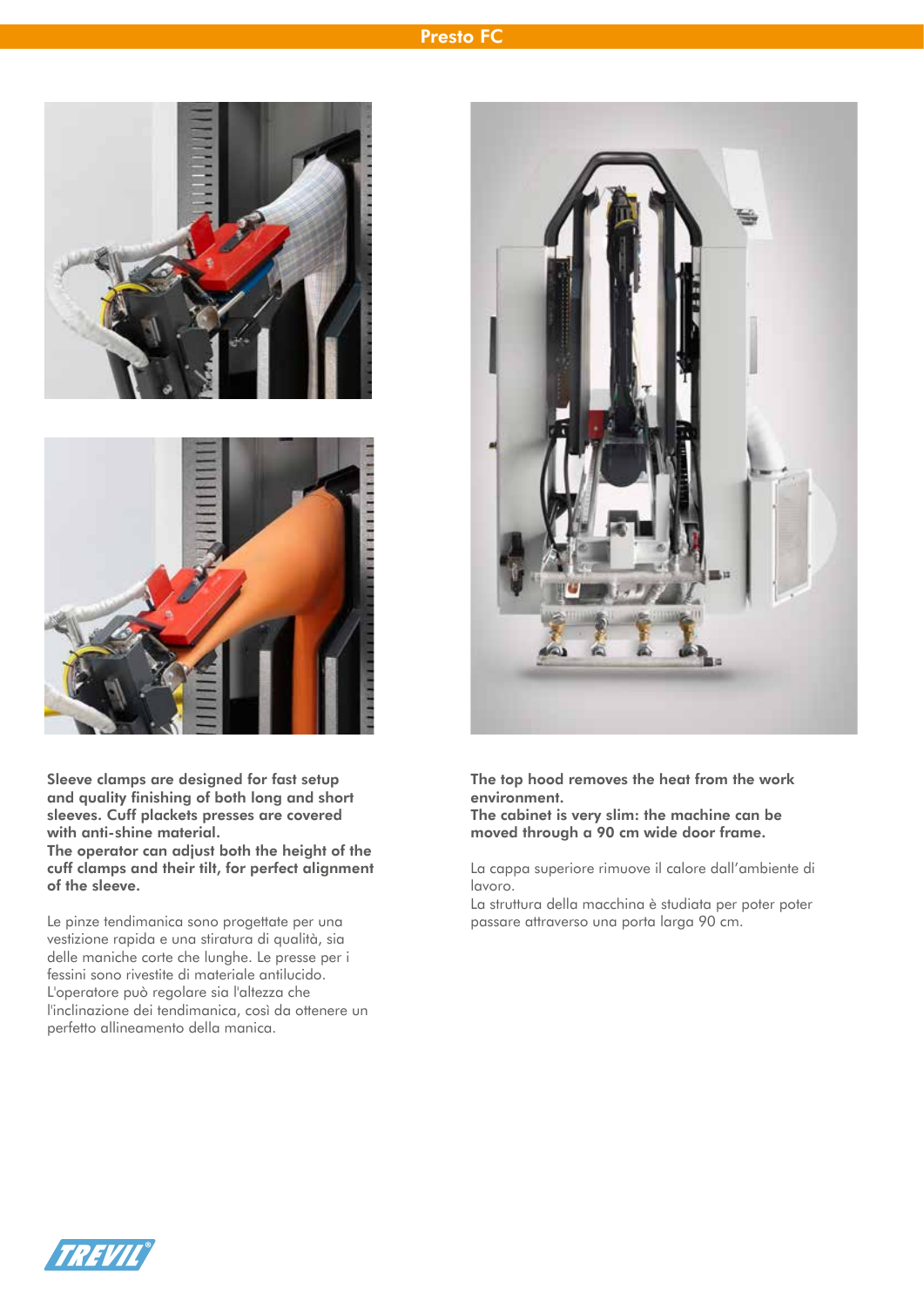

The console includes all the controls that are necessary to the operator. Everything is at hand, and easy to use.

La console include tutti i controlli necessari all'operatore. Tutto è a portata di mano e semplice da usare.



The console is equipped with the new Trevi-Touch touchscreen interface.

Store managers or advanced users may have access to full programming. The T-service software included with the machine allows programming and troubleshooting.

La consolle è dotata della nuova interfaccia touch screen Trevi-Touch.

I gestori dell'impianto o gli utenti avanzati possono accedere alla programmazione completa. Il software T-service incluso con la macchina consente la programmazione e la ricerca guasti.



The form is available in two sizes.

Il busto è disponibile in due taglie.



Presto FC takes special care of the rear of the shirt: the pull-down mechanism is equipped with suction, for precise positioning.

Presto FC si prende cura della stiratura del retro della camicia tramite un sistema che combina aspirazione e trazione verso il basso.